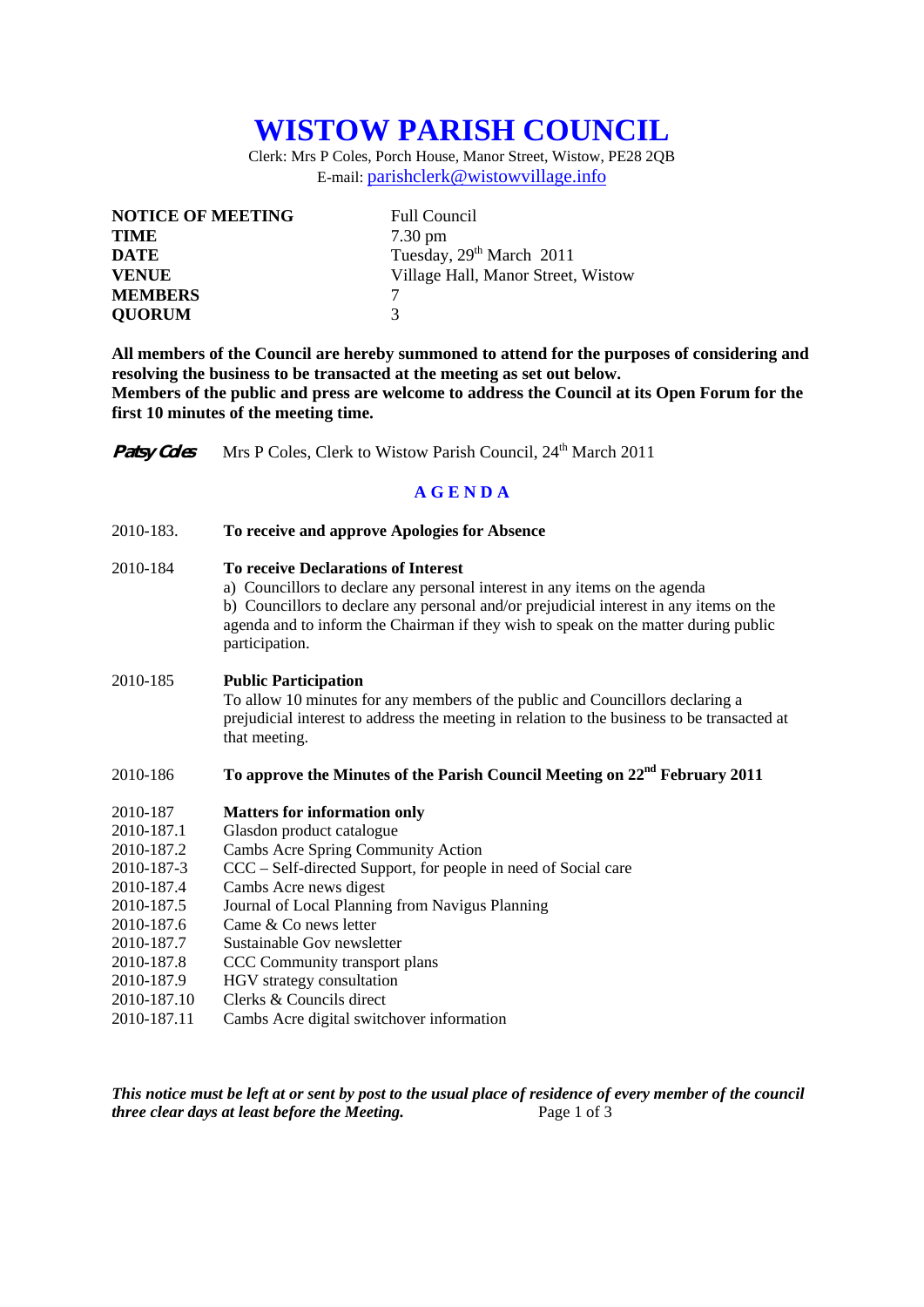| 2010-188                                           | <b>Community Liaison Officer</b><br>Any Police or Crime issues to be discussed?<br>Youth Forum notes<br>Next Neighbourhood Forum on 19 <sup>th</sup> April 2011                                                                                                                                                                                                                                                                                                                                   |  |
|----------------------------------------------------|---------------------------------------------------------------------------------------------------------------------------------------------------------------------------------------------------------------------------------------------------------------------------------------------------------------------------------------------------------------------------------------------------------------------------------------------------------------------------------------------------|--|
| 2010-189                                           | To receive reports from County and District Councillors<br>Mr V Lucas, Mr P Bucknell, and Mr P Ward                                                                                                                                                                                                                                                                                                                                                                                               |  |
| 2010-190                                           | <b>Finance</b><br>a) to approve the Financial Statement<br>b) to approve payment of outstanding amounts :<br>Mrs P Coles - March (rates as per minute no. 8e<br>of the meeting dated the 15/12/09)<br>£218.64<br>£169.58<br>Lee Gray grass cutting<br>c) to review cash flow and resolve anticipated issues<br>To discuss and agree amounts to be carried over from this financial year and<br>allocations for next year.<br>d) Audit papers now received, accounts to be submitted by $6th$ June |  |
| 2010-191<br>2010-191.1<br>2010-191.2<br>2010-191.3 | Correspondence<br>HDC notice of Referendum on $5th$ May.<br>CCC Cambs Library review and options<br>Petition to retain library service from 'Save Cambs Libraries'                                                                                                                                                                                                                                                                                                                                |  |
| 2010-192                                           | To consider any Planning Applications received<br>None received                                                                                                                                                                                                                                                                                                                                                                                                                                   |  |
| 2010-193                                           | <b>Salt bins</b><br>Confirmation that the cost of moving the bins on slabs would be $£1000$                                                                                                                                                                                                                                                                                                                                                                                                       |  |
| 2010-194                                           | <b>Wistow In Bloom</b><br>Mrs Telling has asked the Clerk to attend meetings to act as liaison between the Parish<br>Council and Wistow in Bloom.                                                                                                                                                                                                                                                                                                                                                 |  |
| 2010-195                                           | <b>Registration as an Employer and Payroll responsibilities</b><br>From $6th$ April 2011 the clerk/responsible financial officer can no longer be self<br>employed. The Parish Council must register as an employer and pay salary under PAYE.<br>A decision has to be made whether we take this on ourselves or use an agent.                                                                                                                                                                    |  |
| 2010-196                                           | Open Meeting, 26 <sup>th</sup> April 2011<br>Allocate reports and confirm arrangements                                                                                                                                                                                                                                                                                                                                                                                                            |  |
| 2010-197                                           | <b>Playground Safety Report and monthly Risk Assessments</b><br>The annual safety check of the Playground is due and a company must be appointed to<br>carry this out. Three prices have been obtained.<br>Our insurers have recommended more regular risk assessment checks.                                                                                                                                                                                                                     |  |

*This notice must be left at or sent by post to the usual place of residence of every member of the council three clear days at least before the Meeting.* Page 2 of 3